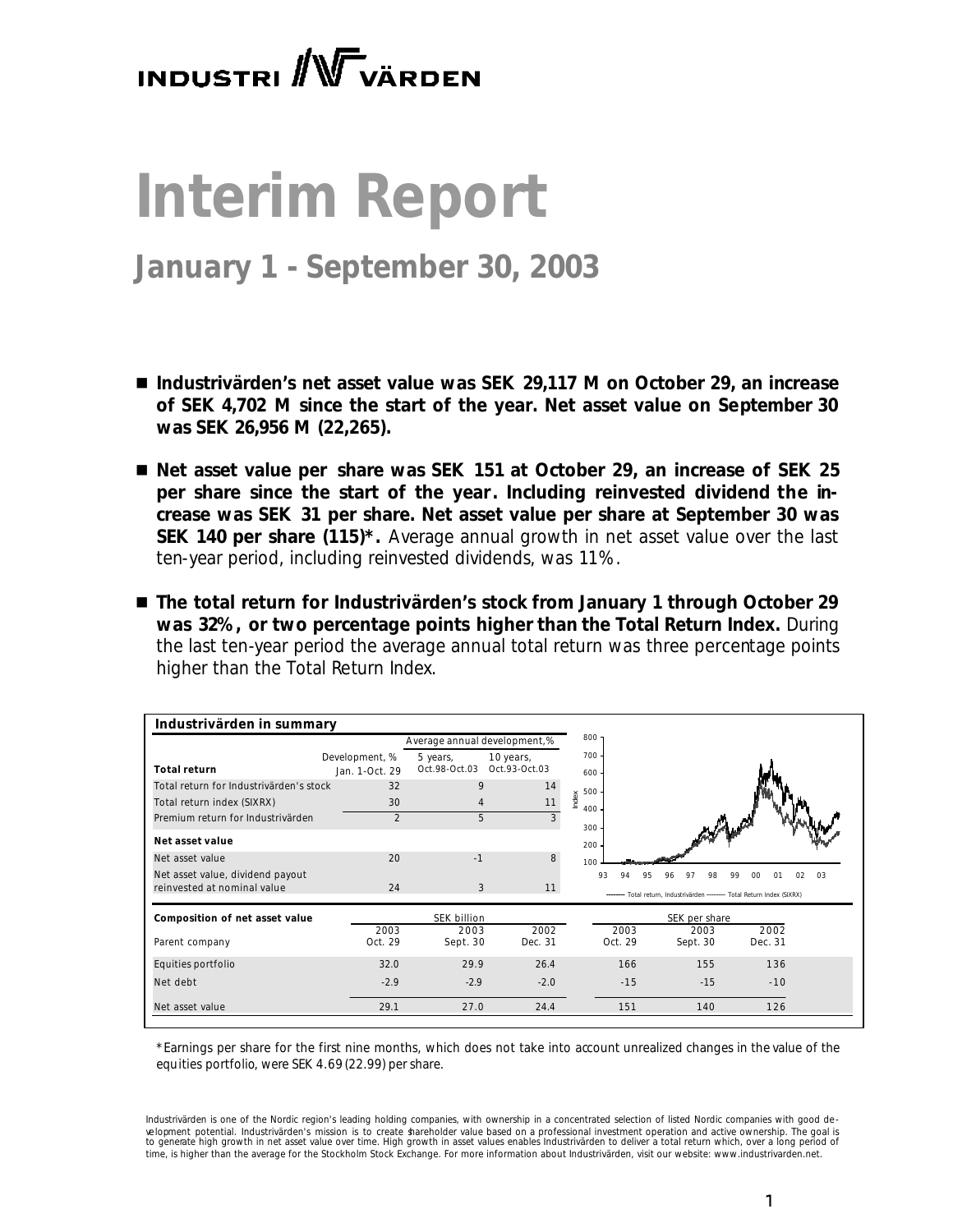

# **CEO's COMMENTS**

The recovery that we have seen in the world's stock markets has continued into the autumn, although at a slower pace compared with the very quick upturn that took place from the bottom point in connection with the easing of concerns over the Iraq conflict. It is gratifying to see increasing signs of a recovery in the world economy, even though the EU region is lagging behind, mainly due to poor economic development above all in Germany and France. On the whole, the positive stock market trend currently appears to have stronger support from the improved economic outlook.

There is reason for some concern about a number of factors, however. For example, the Swedish krona has strengthened significantly following the EMU referendum, at the same time that the U.S. dollar continues to weaken. This is putting additional pressure on Swedish companies to be even more competitive. It is therefore satisfying to note the determined efforts being made by our portfolio companies to further improve their productivity.

During the third quarter we only made a handful of minor adjustments in our equities portfolio, at the same time that activity has been high concerning the work on existing holdings as well as analysis of potential new investments. It is also pleasing to note that the derivative transactions that we are continuously carrying out to enhance our portfolio's return have now begun to generate results. Our activities have been built up according to the guidelines that were laid out in the 2001 Annual Report and are being conducted within the framework of our overall strategy. By the close of the reporting period at the end of September, the surplus from these market activities more than amply covered our running management costs.

In conclusion, I am pleased to note that during the third quarter Ericsson achieved its goal of reporting a profit before year-end 2003. Thanks to a determined and sweeping structural program, the company today has favorable conditions for long-term good development.

# **EQUITIES PORTFOLIO<sup>1</sup>**

The market value of Industrivärden's equities portfolio at September 30, 2003, was SEK 29,871 M (SEK 26,413 M at the start of the year), and the surplus value was SEK 10,557 M (SEK 7,801 M at the start of the year). On October 29 the market value was SEK 31,977 M and the surplus value was SEK 12,702 M. Taking into account purchases and sales, the change in value since the start of the year was 21%. A detailed portfolio specification as per September 30 is provided on page 10.

|                            | As per Sept. 30, 2003<br>Total return,%<br>Average annual total return,% |              |                |                 | As per October 29, 2003 |             |              |
|----------------------------|--------------------------------------------------------------------------|--------------|----------------|-----------------|-------------------------|-------------|--------------|
|                            |                                                                          | Market       | Period,        | Five years,     | Ten years,              |             | Market       |
| Stock                      | Number                                                                   | value, SEK M | Jan.03-Sept.03 | Sept.98-Sept.03 | Sept.93-Sept.03         | Number      | value, SEK M |
| Handelsbanken              | 51,755,900                                                               | 6,806        | 18             | 9               | 20                      | 51,755,900  | 7,065        |
| <b>SCA</b>                 | 18,982,000                                                               | 5,366        | $\mathbf 0$    | 18              | 13                      | 18,982,000  | 5,352        |
| Sandvik                    | 21,000,000                                                               | 4,452        | 14             | 20              | 10                      | 21,000,000  | 4,904        |
| Ericsson                   | 364,039,276                                                              | 4,393        | 66             | $-15$           | 4                       | 364,039,276 | 5,376        |
| Indutrade <sup>2</sup>     |                                                                          | 1,732        |                |                 |                         |             | 1,732        |
| Skanska                    | 33,302,756                                                               | 1,638        |                | $-1$            | 9                       | 33,302,756  | 1,798        |
| SSAB                       | 12,065,600                                                               | 1,345        | 14             | 11              | 11                      | 12,065,600  | 1,369        |
| Skandia                    | 48,846,800                                                               | 1,192        | 6              | $-13$           | $\overline{7}$          | 48,846,800  | 1,373        |
| Munters                    | 2,705,750                                                                | 455          | $-11$          | 29              |                         | 2,705,750   | 430          |
| Isaberg Rapid <sup>2</sup> |                                                                          | 300          |                |                 |                         |             | 300          |
| Össur                      | 52,000,000                                                               | 282          | $-1$           |                 |                         | 52,000,000  | 237          |
| Others                     |                                                                          | 1,910        |                |                 |                         |             | 2,041        |
| <b>Total Return Index</b>  |                                                                          |              | 19             | 3               | 11                      |             |              |
| Total                      |                                                                          | 29,871       |                |                 |                         |             | 31,977       |

No stocks were out on loan as per September 30 and October 29, 2003.

l

The total return for Ericsson for the period January–September pertains to a weighted average for Industrivärden's holding of Class A and B shares.

Of the above shareholdings, Munters and Össur have been held for less than five years, while Sandvik and Skandia have been held for less than ten years.

<sup>1</sup> Holdings pertain to the Parent Company. Limited asset management is conducted by Nordinvest, which had shareholdings with a market value of SEK 30 M as per September 30.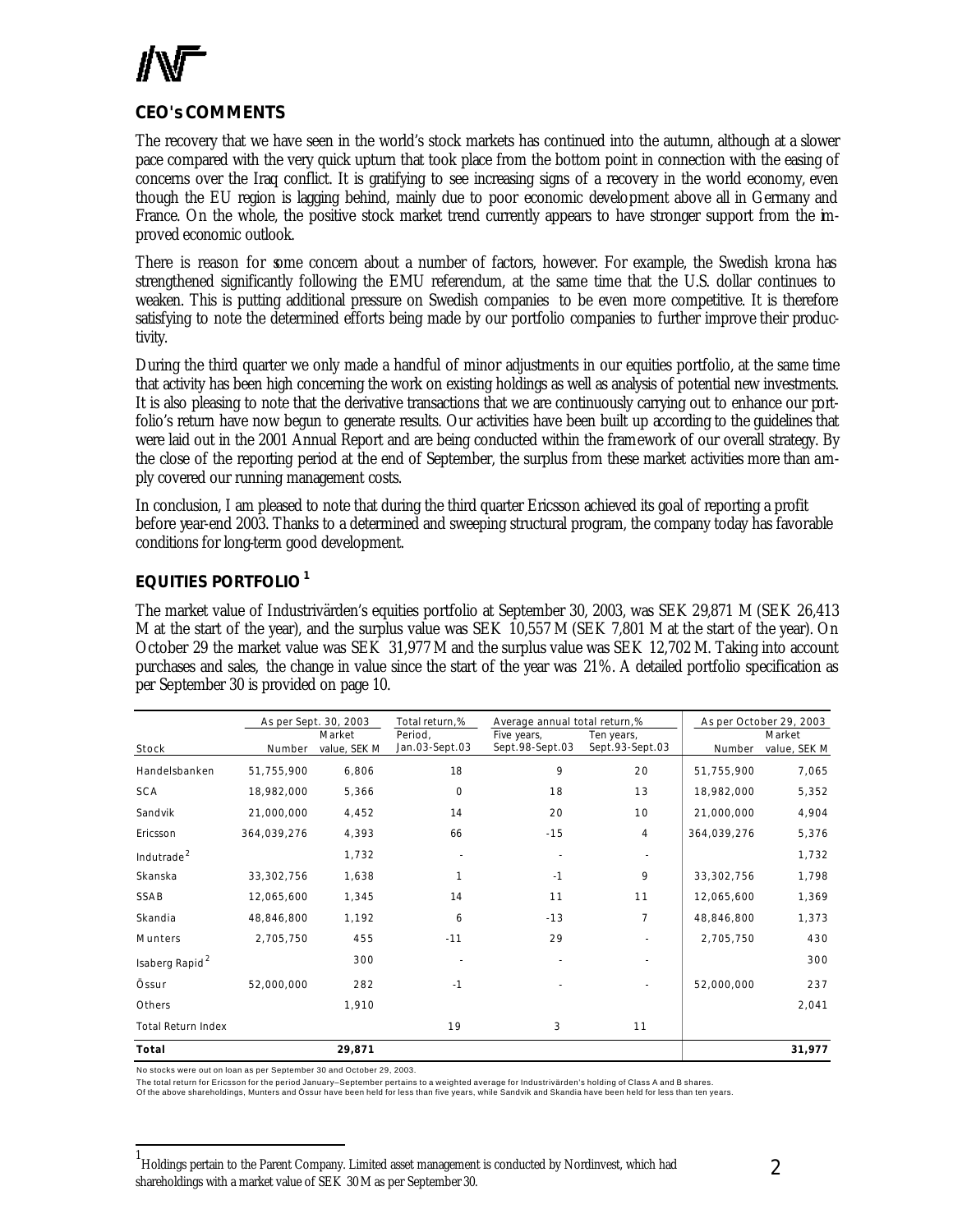*Handelsbanken's* earnings for the first nine months improved. Net interest income increased as a result of higher business volumes and better lending margins. Overheads decreased and loan losses remained very low. The annual survey of customer satisfaction conducted by the Swedish Quality Index showed that Handelsbanken has the most satisfied customers for the fourteenth year in a row.

*SCA* reported lower earnings after financial items for the first nine months, but with continued good profitability. Operating earnings declined for all three business areas. The Hygiene Products business was affected primarily by currency effects and lower prices for consumer tissue products. Cash flow remained strong.

*Sandvik's* earnings after financial items decreased slightly during the first nine months, mainly due to currency effects. Profitability remained good. Operating earnings improved for the Tooling business area, were unchanged for Mining & Construction, and decreased for the Materials Technology business areas.

*Ericsson's* cash flow remained positive during the third quarter and its financial position strengthened. Operating expenses measured on an annual basis have been more than halved since mid-2001 as a result of ongoing structural measures. During the third quarter Ericsson reported a profit after financial items but before restructuring costs. The company believes the market will stabilize and that the industry is in recovery. The company has favorable conditions for long-term growth through capacity expansion of existing telecommunications networks, increased service activities and the continued transition from fixed to mobile communications.

The wholly owned subsidiary *Indutrade*, one of the leading trading companies in the Nordic region, reported earnings after financial items of SEK 144 M (147). Earnings improved in Finland and the Netherlands, but decreased slightly in Sweden, Denmark and Norway. A program has been initiated which is expected to trim approximately SEK 35 M in overhead costs on a yearly basis.

*Skanska's* earnings after financial items for the first nine months improved, mainly as a result of capital gains from sales of commercial real estate. Together with a good cash generation capacity in the construction activities, this has led to stronger cash flow and an improved financial position. An extensive action program is currently being carried out to further improve operating earnings and to focus on domestic markets, where Skanska has a leading position.

*SSAB's* earnings after financial items for the first nine months improved, mainly due to higher margins and a better product mix in the steel operations. The company's focus on special products such as quenched steel and ultra high strength sheet steel continued to develop well, with a 15% increase in volume. At the end of September, special products accounted for 43% of total delivery volume.

*Skandia's* operating result for the first six months decreased slightly. The sale of American Skandia substantially strengthened Skandia's financial position. During the year the company's board has worked together with management in conducting an overview of strategies, plans and overall policies. As a result of this, adjustments have been made in the company's operative work. A one billion kronor cost-cutting program has been completed and a new cost-cutting program has been launched. The interim report for the nine months ended September 30 will be released on November 24.

*Munters* reported a drop in earnings after financial items for the first nine months. The favorable trend for the company's Moisture Control Services unit did not continue into the second and third quarters. Demand for the Dehumidification and HumiCool units remained weak. Cost-cutting programs worth a total of SEK 120 M on a full-year basis have been initiated during the year.

The wholly owned subsidiary *Isaberg Rapid,* which manufactures and markets staplers, reported earnings after financial items of SEK 26 M (27). Earnings for the third quarter were affected by lower capacity utilization in factories and negative currency effects.

*Össur's* earnings after financial items decreased slightly, mainly due to higher R&D outlays for the company's new range of orthotic products and lower sales in North America. In September Össur acquired the Generation II Group, an American manufacturer of orthotic knee braces with a high-class product portfolio and focus on product development.

2<br><sup>2</sup> Standardized valuation of the wholly owned subsidiaries is provided in the net asset value definition on page 10.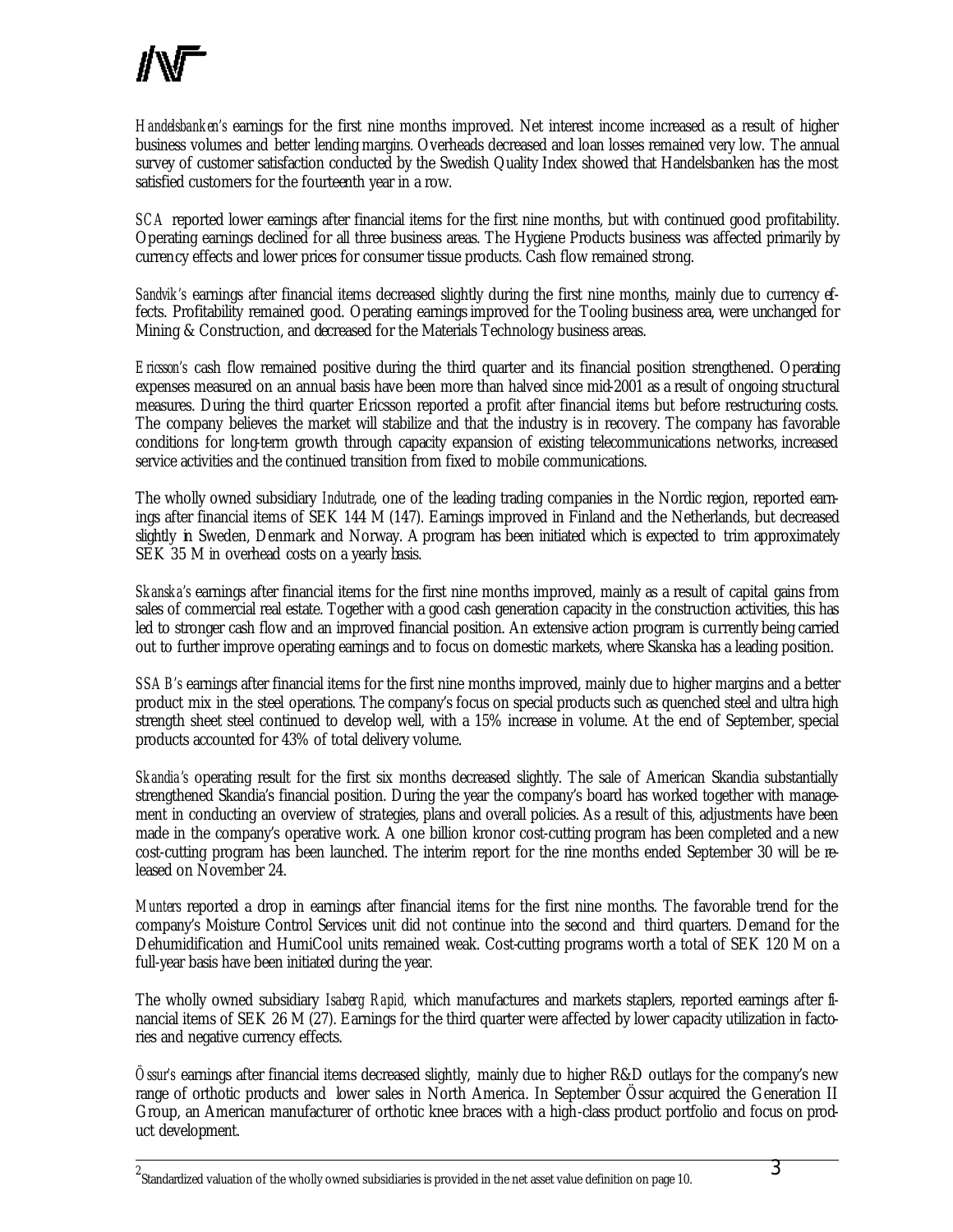

# **Stock Transactions During the Year**

During the third quarter, purchases of stocks totaled SEK 119 M and sales totaled SEK 138 M. Major purchases consisted of 1,590,500 shares of Swedish Match. Major sales consisted of 10,000,000 shares of Ericsson B and 200,000 shares of Eniro.

The result of sales of stocks during the first three quarters was a capital gain of SEK 145 M.

During the third quarter, 5,000,000 Class A shares in Skanska were converted to Class B shares, reducing Industrivärden's share of votes from 31.6% to 27.2%.

| <b>INTEREST-BEARING NET DEBT</b> |  |  |  |
|----------------------------------|--|--|--|
|----------------------------------|--|--|--|

The Group's net debt increased by SEK 0,9 billion since the start of the year to SEK 3,3 billion at October 29, 2003. Net debt also amounted to SEK 3.3 billion as per September 30, 2003.

From a portfolio perspective (see chart at right), without taking into account interest-bearing liabilities of subsidiaries, net debt increased from SEK 1.9 billion at year-end 2002 to SEK 2,7 billion as per October 29, 2003. The net debt-equity ratio increased from 7% to 9%. The change is mainly attributable to net purchases of stocks and to the fact that dividend income was less than the dividend payout.

| January 1 - September 30, 2003 |            |       |  |  |  |
|--------------------------------|------------|-------|--|--|--|
| <b>Purchases</b>               | Number     | SEK M |  |  |  |
| <b>Munters</b>                 | 2.505.750  | 453   |  |  |  |
| Handelsbanken A                | 3.100.000  | 372   |  |  |  |
| Swedish Match                  | 1.590.500  | 94    |  |  |  |
| Ericsson B                     | 7.785.616  | 49    |  |  |  |
| Others                         |            | 47    |  |  |  |
| Total                          |            | 1,015 |  |  |  |
| Sales                          |            |       |  |  |  |
| Fricsson B                     | 43.285.616 | 361   |  |  |  |
| Fniro                          | 1.664.400  | 109   |  |  |  |
| Others                         |            | 10    |  |  |  |
| Total                          |            | 480   |  |  |  |
|                                |            |       |  |  |  |



# **EARNINGS**<sup>3</sup>

l

Consolidated earnings after financial items amounted to SEK 973 M (4,535), including a gain of SEK 804 M from portfolio management (2002: gains of SEK 4,289 M, including SEK 2,334 M from the sale of Besam and SEK 1,498 M from the sale of Lundbeck A/S) and earnings of SEK 169 M (246) from operating companies.

Earnings after financial items for the Parent Company amounted to SEK 774 M (4,609) and included SEK 847 M (817) in dividend income and a gain of SEK 123 M on sales of stocks (2002: gains of SEK 4,090 M, including SEK 2,651 M from Besam and SEK 1,498 M from Lundbeck A/S). The Parent Company's earnings also included SEK -60 M (-66) in management costs (a decrease of 9%), SEK -2 M (-20) in other income and expenses, and SEK -134 M (-212) in net financial items.

3<br><sup>3</sup>Industrivärden has ownership stakes in Ericsson, SCA, Skanska, and other companies which amount to at least 20% of the number of votes after full dilution (i.e., associated companies). The consolidated income statement and balance sheet presented in this report have been prepared in accordance with the acquisition value method. Once complete information from all associated companies is available – however, not later than two months after the end of the reporting period – a complementary income statement and balance sheet, prepared in accordance with the equity method, will be available upon request from Industrivärden and on the Company's website.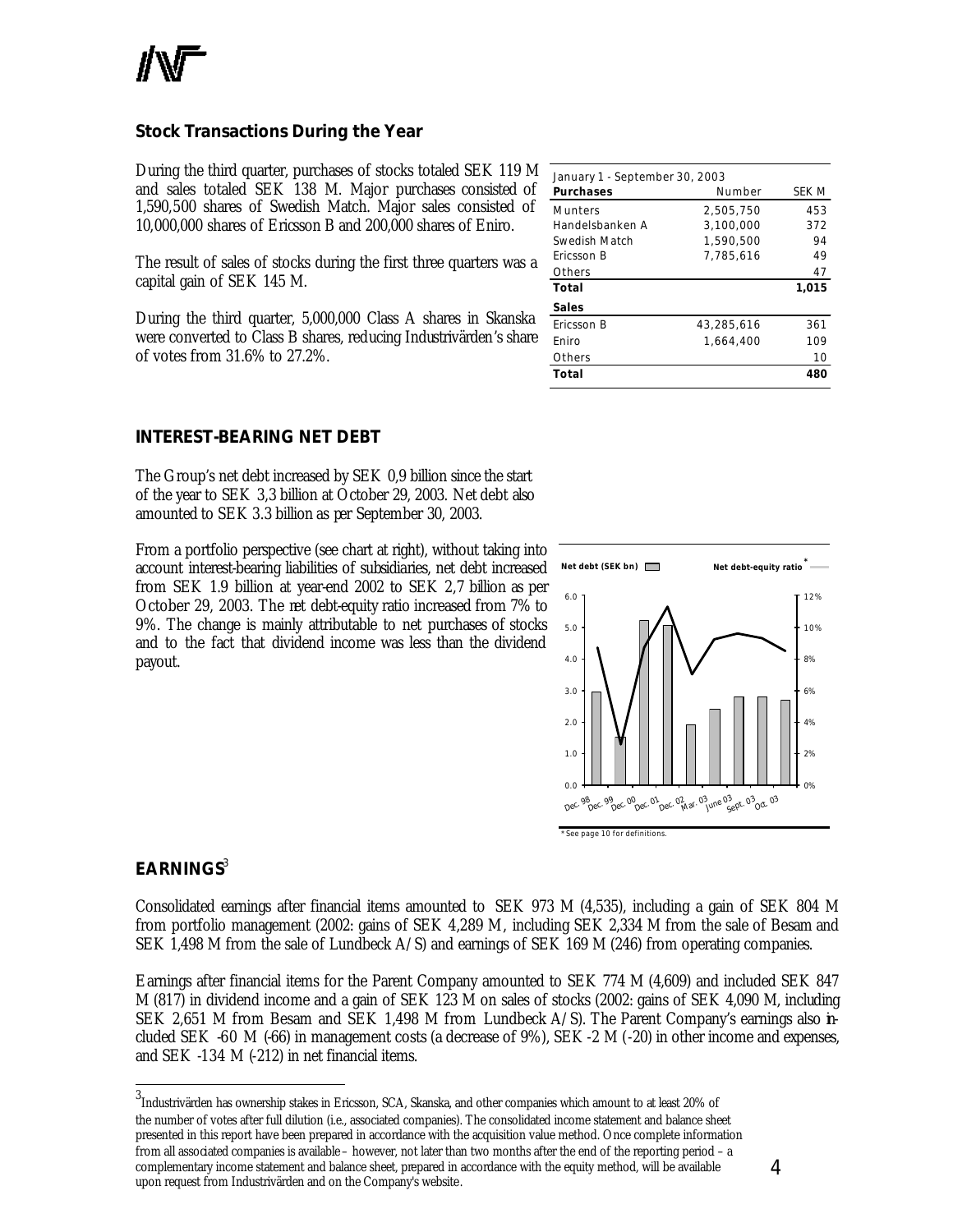# **NOMINATING COMMITTEE FOR ELECTION OF BOARD MEMBERS**

At the 2003 Annual General Meeting, the Chairman of the Board was authorized by the Meeting to appoint members from among the shareholders' representatives to serve together with the Chairman of the Board on a nominating committee for future board elections. Accordingly, the following persons have been appointed as members of Industrivärden's nominating committee: Tom Hedelius, chairman, Christer Elmehagen (AMF Pension), Thomas Halvorsen (Fourth National Swedish Pension Fund), Curt Källströmer (Handelsbanken), Ulf Lundahl (L E Lundbergföretagen) and Anders Nyberg (SCA).

# **ACCOUNTING PRINCIPLES**

This interim report has been prepared in accordance with recommendation RR 20, Interim Reporting, of the Swedish Financial Accounting Standards Council. The recommendations of the Swedish Financial Accounting Standards Council that took effect on January 1, 2003, have been applied in this report but have not entailed any impact on the Company's earnings or financial position. In other respects, this report has been prepared using the same accounting principles and calculation methods as in the 2002 Annual Report.

Stockholm, October 31, 2003

Anders Nyrén *President and CEO*

# **AUDITORS' EXAMINATION REPORT**

We have conducted a general examination of the interim report for AB Industrivärden (publ) for the period ended September 30, 2003, in accordance with the recommendation issued by FAR (the Swedish Institute of Authorized Public Accountants).

A general examination is limited to discussions with the Company's employees and to an analytical examination of financial information and thus provides a lower level of certainty than an audit. We have not performed an audit of this interim report and thus have not issued an audit opinion.

Nothing has come to our attention that indicates that the interim report does not fulfill the requir ements for interim reports as prescribed in the Swedish Annual Accounts Act.

Stockholm, October 31, 2003

Öhrlings PricewaterhouseCoopers AB Ingvar Pramhäll *Authorized Public Accountant*

# **FINANCIAL CALENDAR**

The year-end report for 2003 will be released on February 18, 2004. The 2003 Annual Report will be published in mid-March 2004. The Annual General Meeting will be held in Stockholm on March 29, 2004. The interim report for the period January–March will be released on May 4, 2004. The interim report for the period January–June will be released on August 5, 2004.

The interim report for the period January–September will be released on October 29, 2004.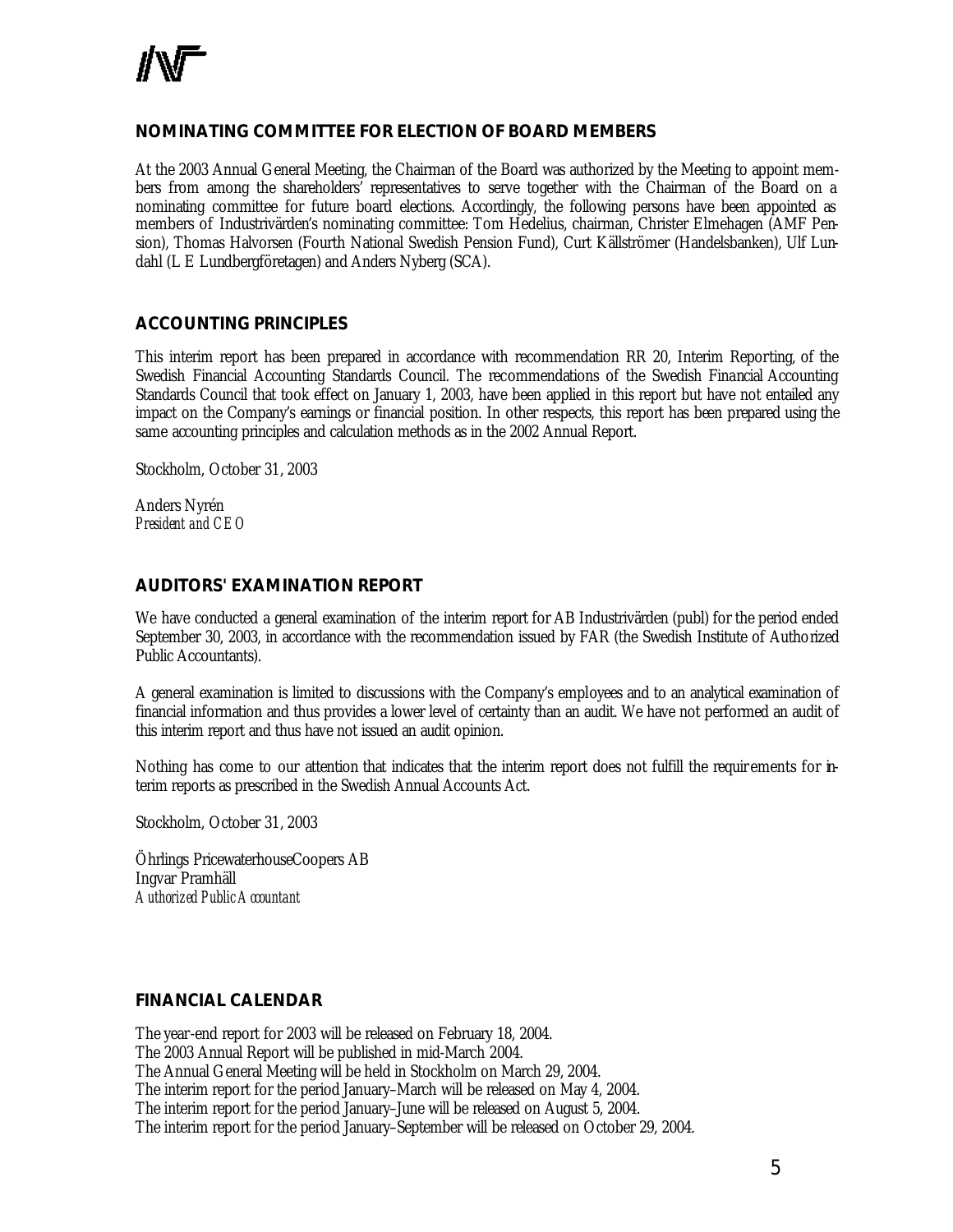# **Industrivärden Consolidated Income Statement**

| SEK M                                          | 2003<br>July-Sept. | 2002<br>July-Sept. | 2003<br>Jan.-Sept. | 2002<br>Jan.-Sept. | 2002<br>Jan.-Dec. |
|------------------------------------------------|--------------------|--------------------|--------------------|--------------------|-------------------|
| PORTFOLIO MANAGEMENT                           |                    |                    |                    |                    |                   |
| Dividend income from stocks                    | 3                  | 21                 | 848                | 817                | 820               |
| Result of sales of stocks                      | 59                 | $-50$              | 145                | 3,776              | 3,750             |
| Other income and expenses                      | $-1$               | $-24$              | $-3$               | $-32$              | $-73$             |
| Earnings from portfolio management             | 61                 | $-53$              | 990                | 4,561              | 4,497             |
| OPERATING COMPANIES                            |                    |                    |                    |                    |                   |
| Net sales                                      | 977                | 935                | 2,991              | 3,884              | 4,890             |
| Cost of goods sold                             | $-662$             | $-624$             | $-1,987$           | $-2,582$           | $-3,261$          |
| Development costs                              | -5                 | $-7$               | $-24$              | $-40$              | $-46$             |
| Selling costs                                  | $-188$             | $-185$             | $-618$             | $-728$             | $-936$            |
| Administrative costs                           | $-51$              | $-48$              | $-180$             | $-282$             | $-347$            |
| Other operating income and expenses            | -6                 | 3                  | -3                 | 0                  | $\Omega$          |
| Earnings from operating companies              | 65                 | 74                 | 179                | 252                | 300               |
| <b>Management costs</b>                        | $-18$              | $-20$              | $-60$              | -66                | $-85$             |
| <b>Operating earnings</b>                      | 108                | $\mathbf{1}$       | 1,109              | 4,747              | 4,712             |
| Interest income                                | 4                  | 33                 | 29                 | 53                 | 75                |
| Interest expenses                              | -61                | $-71$              | $-175$             | $-235$             | $-289$            |
| Other financial items                          | 4                  | $-5$               | 10                 | $-30$              | $-22$             |
| Earnings after financial items                 | 55                 | $-42$              | 973                | 4,535              | 4,476             |
| Tax on earnings for the period                 | $-28$              | $-26$              | $-68$              | $-94$              | $-111$            |
| Minority share in earnings for the period      | 0                  | $\overline{0}$     | 0                  | $\overline{0}$     | $\Omega$          |
| Net earnings for the period                    | 27                 | $-68$              | 905                | 4,441              | 4,365             |
| Costs for depr. included in operating earnings | 33                 | 33                 | 101                | 116                | 150               |
| Net earnings per share, SEK <sup>4</sup>       | 0.14               | $-0.36$            | 4.69               | 22.99              | 22.60             |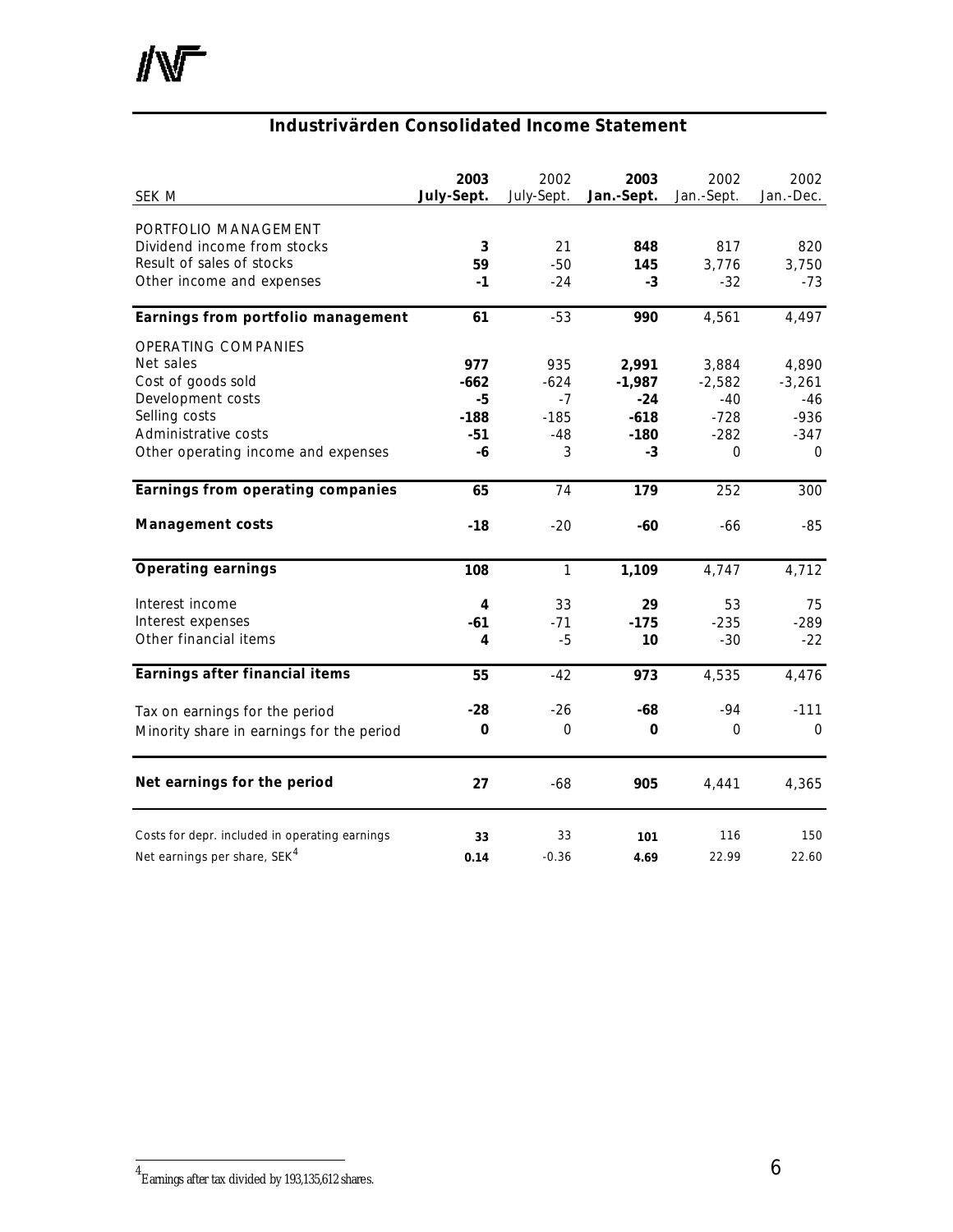# **Breakdown by Business Unit**

| SEK M                                                                         | 2003<br>July-Sept. | 2002<br>July-Sept.     | 2003<br>Jan.-Sept. | 2002<br>Jan.-Sept.       | 2002<br>Jan.-Dec.        |
|-------------------------------------------------------------------------------|--------------------|------------------------|--------------------|--------------------------|--------------------------|
| Net sales                                                                     |                    |                        |                    |                          |                          |
| Indutrade<br>Isaberg Rapid<br>Besam (sold holding) <sup>5</sup><br>Other, net | 792<br>185<br>0    | 740<br>195<br>$\Omega$ | 2,354<br>636<br>1  | 2,287<br>633<br>963<br>1 | 3,078<br>848<br>963<br>1 |
| Total, operating companies                                                    | 977                | 935                    | 2,991              | 3,884                    | 4,890                    |
| Earnings after financial items                                                |                    |                        |                    |                          |                          |
| Portfolio management <sup>6</sup>                                             | -7                 | $-115$                 | 804                | 4,289                    | 4,185                    |
| Indutrade<br>Isaberg Rapid<br>Besam (sold holding) <sup>5</sup><br>Other, net | 61<br>0<br>1       | 53<br>17<br>3          | 144<br>26<br>$-1$  | 147<br>27<br>50<br>22    | 181<br>32<br>50<br>28    |
| Total, operating companies                                                    | 62                 | 73                     | 169                | 246                      | 291                      |
| Group                                                                         | 55                 | $-42$                  | 973                | 4,535                    | 4,476                    |

| <b>Result of Sales of Stocks</b> |            |            |  |  |  |  |  |
|----------------------------------|------------|------------|--|--|--|--|--|
|                                  | 2003       | 2003       |  |  |  |  |  |
| SEK M                            | July-Sept. | Jan.-Sept. |  |  |  |  |  |
| Ericsson B                       | 58         | 129        |  |  |  |  |  |
| Eniro                            | -5         | $-62$      |  |  |  |  |  |
| Derivative transactions          | 6          | 76         |  |  |  |  |  |
| Other                            | $\Omega$   | 2          |  |  |  |  |  |
|                                  | 59         | 145        |  |  |  |  |  |

l

 $^5$ Besam, which was sold on June 30, 2002, is included in the consolidated income statement through the first half of 2002.

<sup>6</sup> Parent company and other portfolio management companies.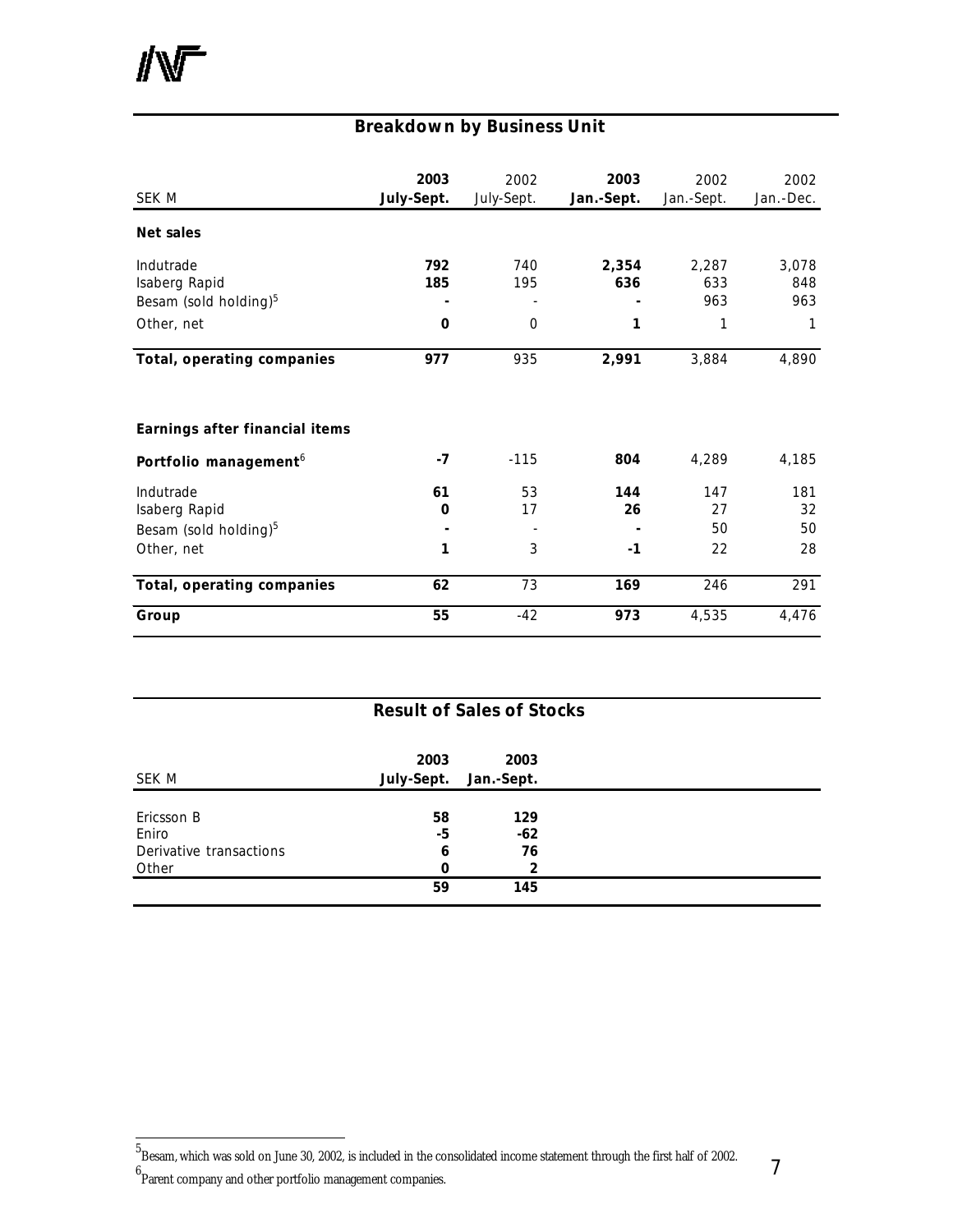小厂

# **Industrivärden Consolidated Balance Sheet**

|                                            | Sept. 30 | Sept. 30 | Dec. 31 |
|--------------------------------------------|----------|----------|---------|
| SEK M                                      | 2003     | 2002     | 2002    |
|                                            |          |          |         |
| Intangible assets                          | 267      | 231      | 226     |
| Tangible assets                            | 534      | 555      | 561     |
| Shares and participations                  | 18,373   | 18,097   | 17,775  |
| Other financial assets                     | 20       | 33       | 30      |
| Inventories                                | 756      | 760      | 737     |
| Accounts receivable, trade                 | 640      | 643      | 585     |
| Other current assets                       | 122      | 220      | 134     |
| Cash and cash equivalents                  | 531      | 1,720    | 2,127   |
|                                            |          |          |         |
| <b>Total assets</b>                        | 21,243   | 22,259   | 22,175  |
|                                            |          |          |         |
| Shareholders' equity                       | 16,414   | 16,718   | 16,639  |
| Minority shares                            |          |          |         |
| Provisions                                 | 250      | 239      | 239     |
| Long-term liabilities, noninterest-bearing |          | 9        | 9       |
| Long-term liabilities, interest-bearing    | 2,196    | 3,013    | 2,547   |
| Current liabilities, noninterest-bearing   | 871      | 870      | 932     |
| Current liabilities, interest-bearing      | 1,511    | 1,409    | 1,808   |
|                                            |          |          |         |
| Total shareholders' equity and liabilities | 21,243   | 22,259   | 22,175  |

| Change in shareholders' equity                    |         |            | Unrestricted  | Total share- |
|---------------------------------------------------|---------|------------|---------------|--------------|
|                                                   | Capital | Restricted | shareholders' | holders'     |
| SEK M                                             | stock   | reserves   | equity        | equity       |
| Opening shareholders' equity according to adopted |         |            |               |              |
| balance sheet as per December 31, 2002            | 966     | 1,265      | 14,408        | 16,639       |
| Dividend to shareholders                          |         |            | $-1,120$      | $-1,120$     |
| Transfers between unrestricted and                |         |            |               |              |
| restricted shareholders' equity                   |         | $-2$       | 2             |              |
| <b>Translation differences</b>                    |         | 0          | $-10$         | $-10$        |
| Net earnings for the period                       |         |            | 905           | 905          |
| Sept. 30, 2003                                    | 966     | 1,263      | 14,185        | 16,414       |
| Opening shareholders' equity according to adopted |         |            |               |              |
| balance sheet as per December 31, 2001            | 871     | 967        | 11,517        | 13,355       |
| Conversion of CPNs                                | 95      | 303        |               | 398          |
| Dividend to shareholders                          |         |            | $-1,458$      | $-1,458$     |
| Transfers between unrestricted and                |         |            |               |              |
| restricted shareholders' equity                   |         | 0          | O             |              |
| <b>Translation differences</b>                    |         | $\Omega$   | $-18$         | $-18$        |
| Net earnings for the period                       |         |            | 4,441         | 4,441        |
| Sept. 30, 2002                                    | 966     | 1,270      | 14,482        | 16,718       |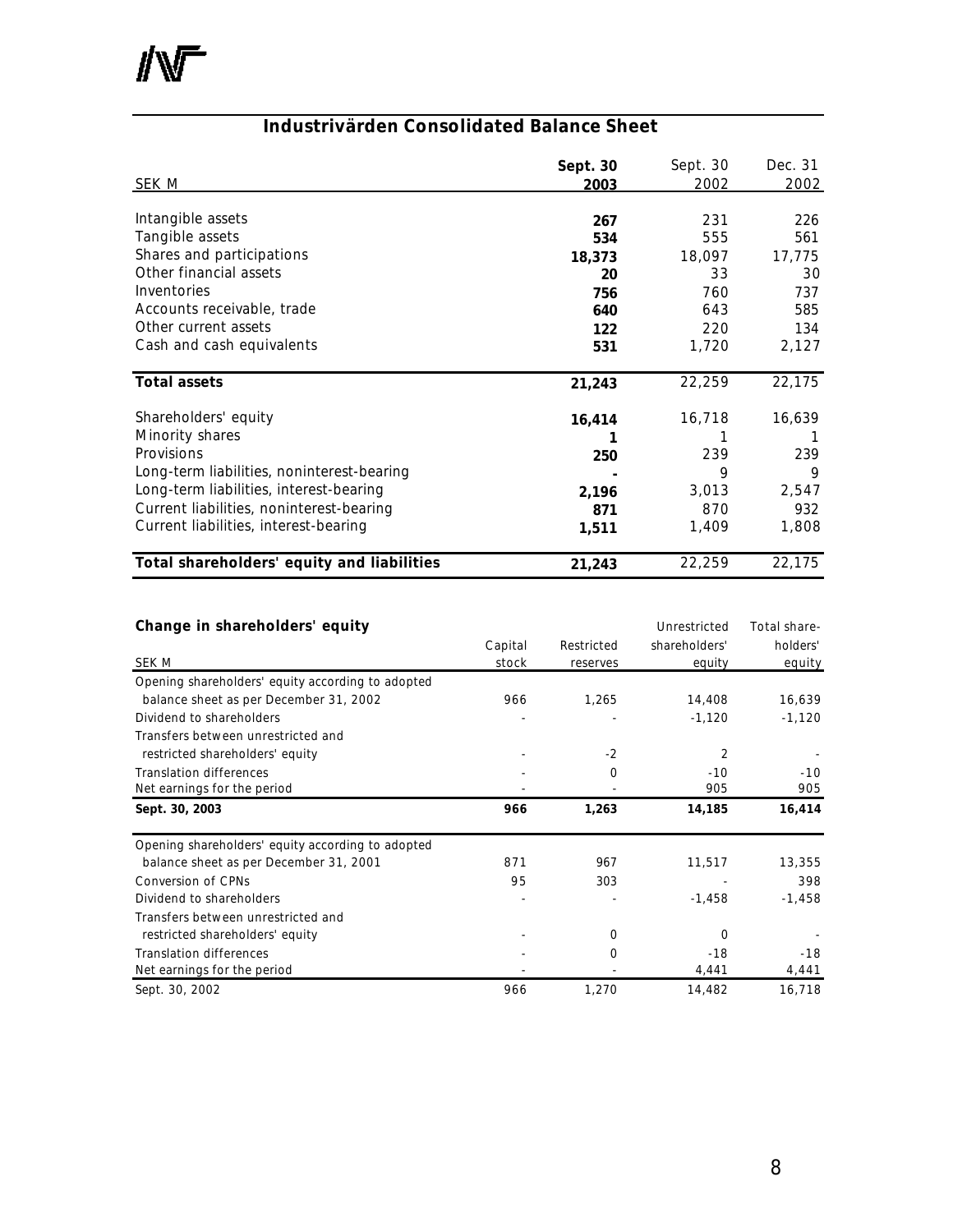

# **Industrivärden Consolidated Statement of Cash Flows**

| SEK M                                                                                 |              |           | 2003<br>Jan.-Sept.   | 2002<br>Jan.-Sept.    | 2002<br>Jan.-Dec.    |
|---------------------------------------------------------------------------------------|--------------|-----------|----------------------|-----------------------|----------------------|
| OPERATING ACTIVITIES                                                                  |              |           |                      |                       |                      |
| Portfolio management                                                                  |              |           |                      |                       |                      |
| Dividend income from stocks                                                           |              |           | 848                  | 817                   | 820                  |
| Tax received                                                                          |              |           |                      | 14                    | 14                   |
| Cash flow from changes in working capital                                             |              |           | -4                   | $-62$                 | $-27$                |
| Operating cash flow from portfolio management                                         |              |           | 844                  | 769                   | 807                  |
| Operating companies                                                                   |              |           |                      |                       |                      |
| Earnings from operating companies                                                     |              |           | 179                  | 252                   | 300                  |
| Adjustment of non-cash items:                                                         |              |           |                      |                       |                      |
| Depreciation                                                                          |              |           | 101                  | 116                   | 150                  |
| Other non-cash items                                                                  |              |           | 11                   | 1                     | 3                    |
| Tax paid                                                                              |              |           | -85                  | $-108$                | $-115$               |
| Cash flow from changes in working capital                                             |              |           | -92                  | -63                   | 13                   |
| Operating cash flow from operating companies                                          |              |           | 114                  | 198                   | 351                  |
| Management costs paid                                                                 |              |           | -59                  | -80                   | -97                  |
| Interest received                                                                     |              |           | 36                   | 63                    | 87                   |
| Interest paid                                                                         |              |           | -200                 | $-282$                | $-314$               |
| Other financial items                                                                 |              |           | 5                    | $-24$                 | -9                   |
| <b>NET CASH FLOW FROM OPERATING ACTIVITIES</b>                                        |              |           | 740                  | 644                   | 825                  |
| <b>INVESTING ACTIVITIES</b>                                                           |              |           |                      |                       |                      |
| Portfolio management                                                                  |              |           |                      |                       |                      |
| Net purchase/sale of listed stocks                                                    |              |           | -455                 | $\overline{7}$<br>701 | 1,032                |
| Net purchase/sale of other stocks                                                     |              |           | $-2$                 | 3,008                 | 3,008                |
| Cash flow from investments in portfolio management                                    |              |           | -457                 | 3,709                 | 4,040                |
| Operating companies                                                                   |              |           |                      |                       |                      |
| Net purchase/sale of stocks                                                           |              |           | -64                  | -2                    | $-2$                 |
| Net purchase/sale of other fixed assets                                               |              |           | -42                  | $-75$                 | $-113$               |
| Cash flow from investments in operating companies                                     |              |           | $-106$               | $-77$                 | $-115$               |
| <b>NET CASH FLOW FROM INVESTING ACTIVITIES</b>                                        |              |           | $-563$               | 3,632                 | 3,925                |
|                                                                                       |              |           |                      |                       |                      |
| <b>FINANCING ACTIVITIES</b>                                                           |              |           |                      |                       | $-2.034$             |
| Loans raised and amortization of debt                                                 |              |           | $-648$               | $-1,967$              |                      |
| Dividends and CPN interest paid out<br><b>NET CASH FLOW FROM FINANCING ACTIVITIES</b> |              |           | $-1,120$<br>$-1,768$ | $-1,620$<br>$-3,587$  | $-1,620$<br>$-3,654$ |
|                                                                                       |              |           |                      |                       |                      |
| <b>NET CASH FLOW FOR THE PERIOD</b>                                                   |              |           | $-1,591$             | 689                   | 1,096                |
| Cash and cash equivalents at beginning of year                                        |              |           | 2,127                | 1,034                 | 1,034                |
| Exchange-rate difference in cash and cash equivalents                                 |              |           | -5                   | $-3$                  | $-3$                 |
| CASH AND CASH EQUIVALENTS AT END OF PERIOD                                            |              |           | 531                  | 1,720                 | 2,127                |
|                                                                                       |              |           |                      |                       |                      |
| Change in interest-bearing net debt                                                   | Sept. 30     |           | Change in            | Other                 | Dec. 31              |
| <b>SEK M</b>                                                                          | 2003         | Cash flow | loans                | changes               | 2002                 |
| Cash and cash equivalents                                                             | 531          | $-1,591$  |                      | $-5$                  | 2,127                |
| Long-term liabilities, interest-bearing                                               | 2,196        |           | $-351$               |                       | 2,547                |
| Current liabilities, interest-bearing<br>Interest-bearing pension provisions          | 1,511<br>154 |           | $-297$               | 5                     | 1,808<br>149         |
|                                                                                       |              |           |                      |                       |                      |

**Interest-bearing net debt 3,330** 1,591 -648 10 2,377

 7 Of which, Parent Company SEK -482 M and other portfolio management companies SEK 27 M.